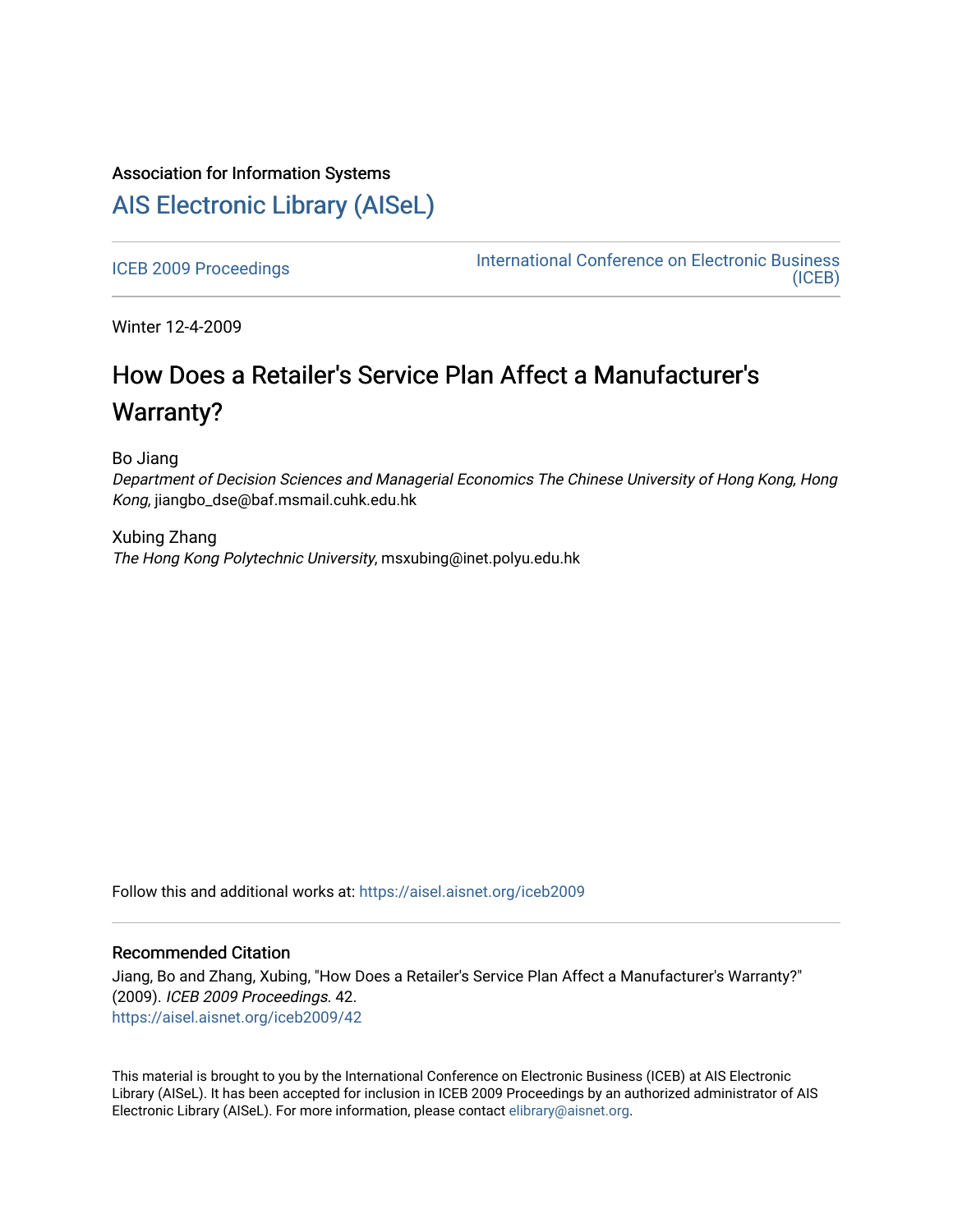### **HOW DOES A RETAILER'S SERVICE PLAN AFFECT A MANUFACTURER'S WARRANTY?**

Jiang,  $Bo^1$ , Zhang, Xubing<sup>2</sup>

<sup>1</sup>Department of Decision Sciences and Managerial Economics The Chinese University of Hong Kong, Hong Kong <sup>2</sup>The Hong Kong Polytechnic University <sup>1</sup> jiangbo\_dse@baf.msmail.cuhk.edu.hk; <sup>2</sup>msxubing@inet.polyu.edu.hk

**Keywords:** Service Plans, Warranty; Signaling, Distribution Channels, Game Theory.

### **A Summary**

Service plans are a type of warranty contract under which retailers promise to repair or replace products for consumers. Separate from manufacturers' warranty policies, which typically come bundled with the products, and also known as service contracts, protection plans, or retailer extended warranties, retailers' service plans are optional and usually offer broader and more prolonged coverage than those offered by manufacturers' base warranties. Today, these plans are available for almost all durable goods in retail stores, and so pervasive that it is rare to find a major retailer in the U.S. that does not provide them. In fact, it has become the norm that, when purchasing a product, consumers are faced with warranties offered by multiple parties, typically the manufacturer base warranty that is bundled with the product and an optional retail service plan.

It is well documented that manufacturers use warranties to protect consumers against product failure and to signal product quality. In this paper, we argue that these roles of the manufacturer's warranty can be affected by the offering of retail service plans. From the consumer's point of view, the retailer's service plan complements and can even substitute for the manufacturer's base warranty. Given that the retailer has already offered a more extended warranty, it seems obvious that the manufacturer should offer a minimal warranty so as to avoid free-riding on the part of the retailer. So why does manufacturer still offer a base warranty? More generally, what motivates manufacturers to offer a base warranty when service plans are available to consumers? What are the strategic interactions between the retail service plan and the manufacturer base warranty? How do these service plans affect the role of manufacturers' warranties and channel performance?

Regardless of the prevalence of service plans in

the retail sector, studies on these plans and their interactions with manufacturers' warranties are scarce. The present research strives to contribute to a better understanding of the role of the retail service plan in distribution channels in which the manufacturer also offers a (base) warranty. Our investigation starts with a context in which consumers are able to assess product quality--in this research, high quality refers to a high degree of reliability in product performance (or a low risk of product failure). It then addresses the more interesting scenario of consumers being unable to assess that quality. It is well accepted that when quality is unobservable to consumers, a high quality manufacturer has the incentive to use a warranty to signal quality (Spence 1977). Our research therefore specifically investigates the role of a retailer's service plan in the manufacturer's signaling strategy. To concentrate on the signaling issues involved in warranty strategy, we abstract from the consumer moral hazard problem by assuming that consumer action does not affect the quality or reliability of products. Consequently, the results of our analysis are most applicable to products that require little consumer maintenance and present little opportunity for consumer moral hazard.

We consider a market in which a manufacturer markets a product through a retailer to a group of consumers. The product is subject to a certain probability of failure. The consumers are heterogeneous in their willingness to pay to avoid the incidence of product failure. In a model with complete information, we assume that the quality of the product is known by all parties in the market. The manufacturer determines whether to bundle the product with a base warranty, and sets a wholesale price accordingly. Based on the manufacturer's decisions, the retailer then sets a retail price for the product and a price for an optional service plan, if it is offered. Consumers then determine whether to purchase the product and the service plan. In such a context, offering an optional service plan can help the retailer to promote product demand, and segment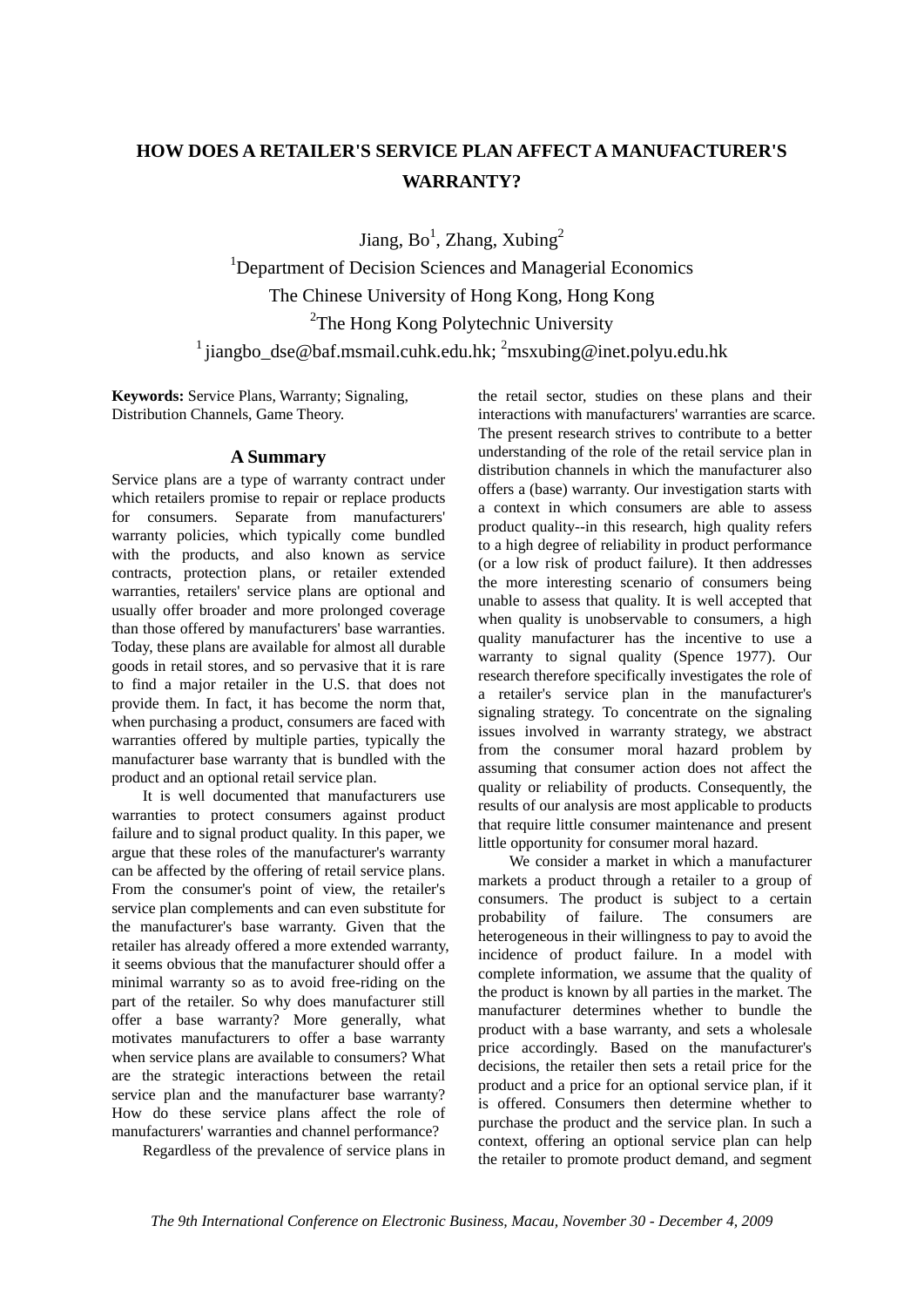and better serve heterogeneous consumers. We show that when the retailer offers a service plan, the manufacturer offers its warranty only if it is more cost efficient than the retailer in providing a warranty.

We then develop models with incomplete information where the probabilistic product failure rate, either high or low, is determined by nature and known only to the manufacturer and the retailer, not known to the consumers. In such cases, a high quality manufacturer will have the incentive to signal its quality. Intuition suggests that in the presence of a more extended retail service plan, a high quality manufacturer should reduce its warranty coverage to avoid free-riding on the part of the retailer (Lutz and Padmanabhan 1995). In addition, because consumers who are very concerned about product quality can opt for a service plan to obtain peace of mind, it appears that the presence of such a service plan should also reduce consumers' need for a signal from the manufacturer, thus reducing that manufacturer's incentive to signal. Indeed, we find that the presence of a service plan can nullify the effects of a manufacturer's offering of a (longer or greater) base warranty as a signaling strategy, i.e., the availability of service plans can diminish the positive relationship between warranty and quality, as suggested by the signaling rationale of warranty. However, we also find that, in the presence of a service plan, a high quality manufacturer may have greater incentive to signal and offer greater warranty coverage in the signaling equilibrium. It is even possible that the greater the coverage of the service plan, the greater the incentive the manufacturer has to signal and the greater base warranty coverage it offers. These unexpected results highlight two opposing effects of a service plan on a manufacturer's incentive to signal quality by offering a warranty. Because, from the consumer's point of view, a service plan can substitute for the manufacturer's warranty, the availability of such a plan makes the presence of a manufacturer warranty less attractive. This mitigates the manufacturer's motivation to use a warranty to signal quality. At the same time, however, because a service plan can promote demand for a product, it can also enhance the manufacturer's motivation for such signaling. Therefore, when consumers are unable to access product quality, the impact of a service plan on the manufacturer's warranty strategy depends on these two opposing effects.

The presence of a service plan also affects the profits of both the manufacturer and the retailer. We find that whether or not consumers are able to assess product quality, offering a service plan always increases profits for the retailer, but not necessarily for the manufacturer. The retailer cannot be rendered worse off by the acquisition of an additional marketing instrument, whereas the manufacturer will be better off only if the retailer's cost for providing the service plan is low enough.

#### **Literature Review**

There is a rich body of literature on product warranties. The insurance role of warranties was understood fairly early on and documented by Heal (1977). In this view, warranties provide insurance against product failure to risk-averse consumers. Because consumers have heterogeneous preferences for warranty coverage, the literature also shows that a seller can use a menu of warranty coverage to screen (i.e., to segment) consumers (Mussa and Rosen 1978). For instance, an optimal policy may consist of two warranty options, with a base warranty being offered to less risk-averse consumers and an extended warranty to more risk-averse consumers. When consumers' actions are unobservable but affect product liability, it has been shown that the consumer moral hazard problem can affect a firm's warranty strategy for screening (Padmanabhan and Rao 1993).

Spence (1977) initiated a new branch of research on the signaling role of warranty. In markets in which product quality is not readily observable to consumers, a high quality manufacturer can use a better or longer warranty to signal its quality if it is too costly for a low quality manufacturer to offer the same coverage. Soberman (2003) considers a situation in which a seller uses a warranty both to screen and to signal, and shows that signaling can limit the seller's ability to screen because, to signal, it generally lengthens the base warranty and shortens the optional extended warranty. Lutz (1989) examines the use of prices and warranties as signals of product quality under consumer moral hazard and shows that, surprisingly, quality can be signaled with a low-coverage warranty. Although firms should take the consumer moral hazard problem into account when making warranty policy for certain products, we focus on other products that present little opportunity for the problem to highlight the signaling role played by the manufacturer's warranty.

Provided that high quality products are less expensive to guarantee than low-quality products, it seems intuitively reasonable that an observable warranty could serve as a signal of unobservable product quality. It has been verified that a warranty can influence consumers' risk perceptions (Bearden and Shimp 1982). However, although some researchers have evidenced better and longer warranties as signals of high product quality (Wiener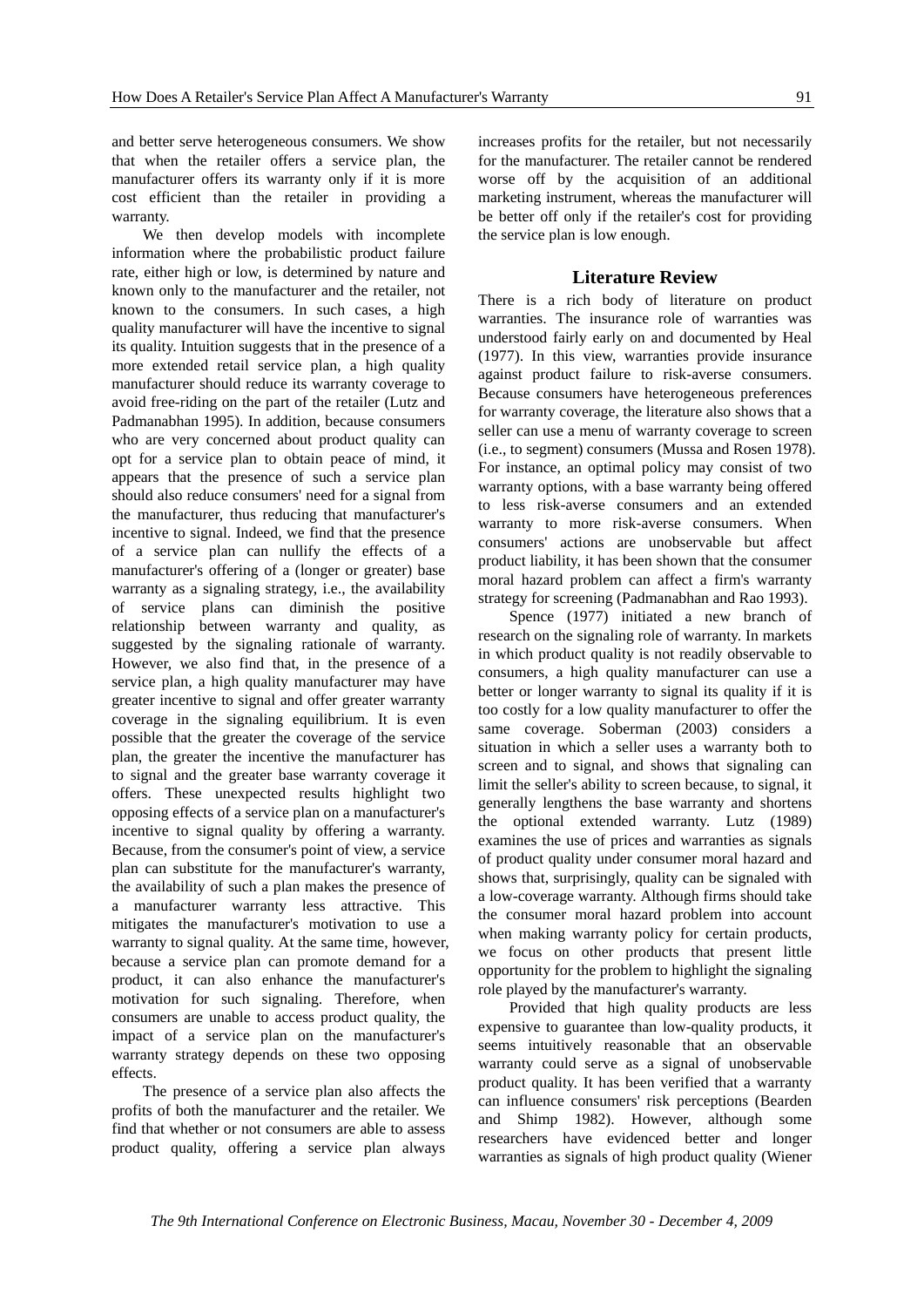1985, Kelley 1988, Boulding and Kirmani 1993), others have found lower quality products to offer longer warranties (Bryant and Gerner 1978, Gerner and Bryant 1981). A number of models have been proposed to address this inconsistency. Gal-Or (1989) showed that oligopolistic competition in a product market could affect firms' incentives, such that higher quality would be signalled by a lower warranty coverage. Balachander (2001) shows that a less reliable product may carry a longer warranty in a product market in which a new entrant competes with an established product. More researchers have argued that in the presence of consumer moral hazard, high-quality firms may optimally choose to offer less warranty coverage than low-quality ones because a strong warranty results in a low degree of maintenance effort on the part of consumers (Cooper and Ross 1985, Lutz 1989, Dybvig and Lutz 1993). Our results contribute to this stream of research by offering an alternative explanation for the weak relationship between quality and warranty: the presence of retailer service plans can diminish the correlation between them.

The role of warranty has also been studied in the context of the supply chain, with a focus on channel coordination. Desai and Padmanabhan (2004) show that a manufacturer can use its warranty to coordinate a bilateral-monopoly distribution channel. In their model, the manufacturer warranty can be offered through three channel arrangements, direct (i.e., selling though the manufacturer itself), indirect (i.e., selling through a retailer) and dual distribution (i.e., selling through a combination of the aforementioned two). They find that the ability of a manufacturer to market a complementary good (i.e., a warranty) that helps to combat the price coordination problem in a channel alleviates its need to consider forward integration as a means of combating double marginalization. In an unpublished paper, Li et al. (2008) examine the role of warranty in a bilateral-monopoly distribution framework, but they assume that the warranty is offered by either the manufacturer or the retailer (but not by both). With reduced-form demand functions, they show that when the warranty is offered by the retailer, it has longer coverage and the system profit is greater.

In all of the aforementioned, the warranty option(s) is assumed to be offered by one firm only. To the best of our knowledge, only two studies are exceptional in this regard, those carried out by Lutz and Padmanabhan (1995, 1998).

In the context of consumer moral hazard, Lutz and Padmanabhan (1995) provide an explanation for the minimal manufacturer base warranties observed in certain markets. They show that the provision of an extended warranty by an independent insurer and the presence of consumer moral hazard create a negative cost externality on the manufacturer's warranty. To avoid the insurer free-riding on its own warranty, the manufacturer bundles its product with a minimal base warranty. Under conditions of producer moral hazard, these researchers (Lutz and Padmanabhan 1998) also focus on a manufacturer's ability to use a menu of warranties to segment consumers. They show that the availability of extended warranties from an independent insurer has an important effect on a menu of warranties to screen, and that the entry of the insurer can, surprisingly, increase the manufacturer's profits.

The present research is among the few theoretical studies to explicitly model the interactions between warranties offered by different firms. Moreover, it is the first study on warranty in a distribution channel context in which both the upand down-stream parties offer a warranty, and it is the first attempt to examine the interactions between warranties from a signaling perspective. We offer a number of insights that have not been addressed in the previous literature.

### **Concluding Remarks**

Service plans are a type of optional warranty beyond the manufacturer's base warranty that retailers offer to consumers. Regardless of their prevalence and nontrivial implications in distribution channels, research on service plans is scarce. In this paper, we examine the impacts of a retailer's service plan on a manufacturer's base warranty policy and on channel performance. Analysis shows that when consumers can assess product quality, in the presence of a service plan, a manufacturer should not offer a base warranty unless it is more cost efficient than the retailer in providing that warranty. When consumers cannot assess product quality, a high quality manufacturer is motivated to use its own warranty to signal that quality. In such cases, we find that, in the presence of a service plan, the manufacturer's base warranty serves as a credible signal only when the manufacturer is less cost efficient. The service plan can render the manufacturer's signaling either more or less viable, and result in either greater or lesser warranty coverage in the signaling equilibrium. Whether or not consumers can assess product quality, offering a service plan always increases profits for the retailer and the channel as a whole, but not necessarily for the manufacturer.

#### **References**

[1] Balachander, S. 2001. Warranty signaling an d reputation. *Management Sci.* 47(9) 1282-1 289.